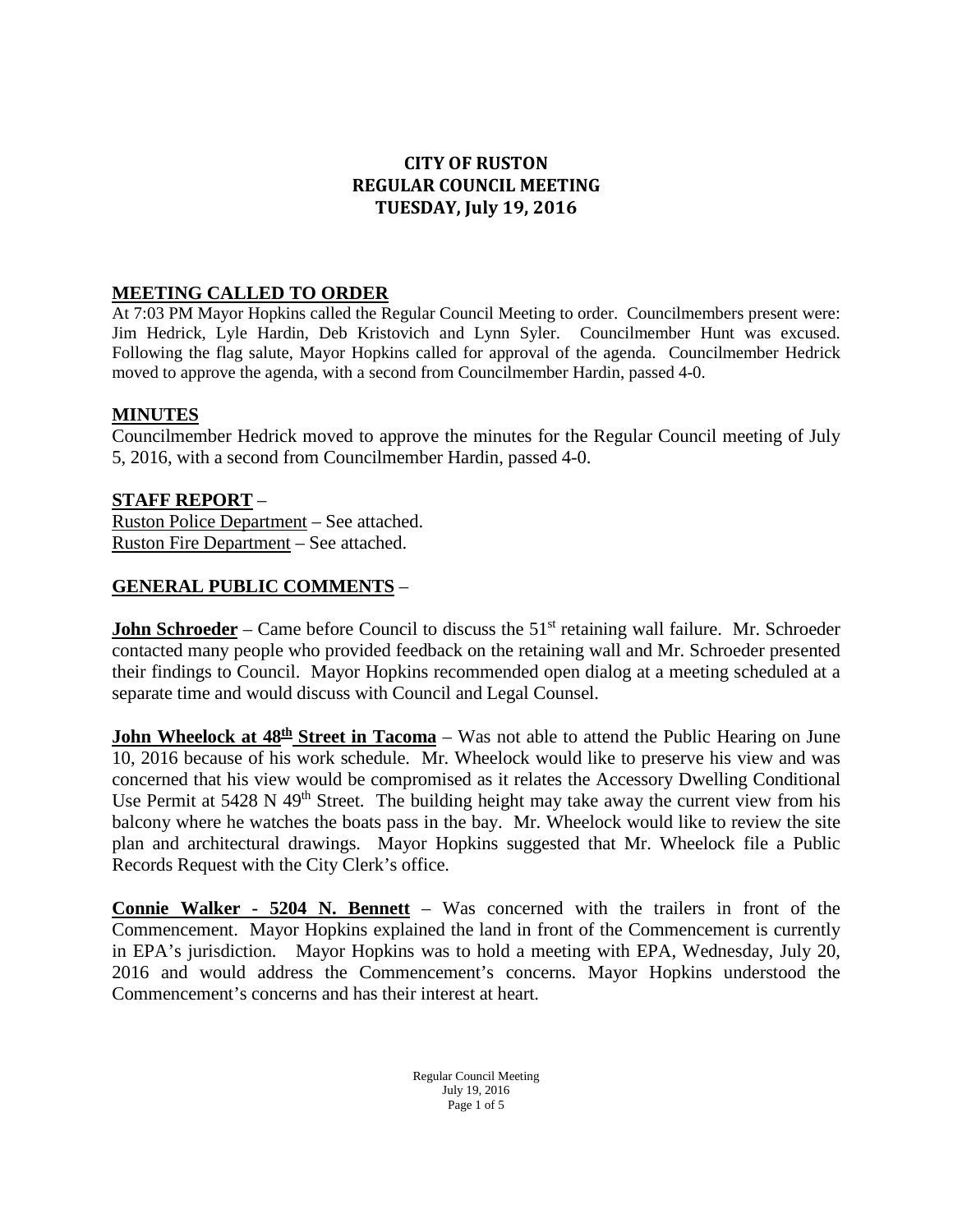**Arthur Mummery – 5204 N. Bennett** – Recently purchased at the Commencement, was happy to live in the City of Ruston and enjoyed the area. Commencement residents understood the dilemma with EPA and wanted Council to know they have access to the EPA, are very interested in supporting the community and can be a very loud voice with over 100 people to get something done for the City of Ruston.

**Cliff Kendall – Wren and Willow** – Has a building project at 5121 N Pearl and asked Council to review the current plans and inspection process within the City's Building Department. The planning process works well however the inspection process is slow and communication is lacking. This is not what Mr. Kendall is used to with other Building Departments. Mr. Kendall recommends the City have a Building Officer on staff and available at City Hall for appointments and discussion related to building projects within the City of Ruston. Mr. Kendall sits on the Board of Master Builders of Pierce County. There are fifty remodeling contractors and know a number of them who will not work in the City of Ruston.

**David Oxford – 5204 N. Bennett** – Commented on the staging area that is located on private property down at the bottom of N.  $51<sup>st</sup>$  Street and wanted to know what it was about. It stores dump trucks and equipment. Mayor Hopkins noted this as temporary use by the Department of Ecology.

# **BUSINESS**

**Point Defiance Construction Presentation** – Eric Hanberg, President of the Board of Park Commissioners and Debbie Terwilleger, Director of Planning and Development. Eric Hanberg wanted the community to know that Point Defiance Park loves their partnership and relationship with the City of Ruston. Mr. Hanberg expressed the short term traffic disruption will bring long term improved experience. Mr. Hanberg asked the city to get the word out to all residents so they know what to expect. Mr. Hanberg introduced Debbie Terwilleger who delivered a construction presentation.

**Point Defiance Ruston Business District** – John Trueman invited everyone to the Ruston Family Fair on Saturday, July 30, 2016 and gave an overview of the day's events. Another event, new for the City of Ruston, will be a Farmers Market to be scheduled every Sunday, starting August 14th and ending September 25th, at 5037 N. Pearl Street. Mr. Trueman introduced Kira Mountjoy-Pepka, Farmers Market Coordinator who provided an overview to Council.

**ORD 1483** – Public Hearing to Update Sewer Connection Fees RMC 21.01.040. Mayor Hopkins opened Public Hearing and with no public comment Councilmember Hedrick moved to close Public Hearing, with a second from Councilmember Hardin, passed 4-0.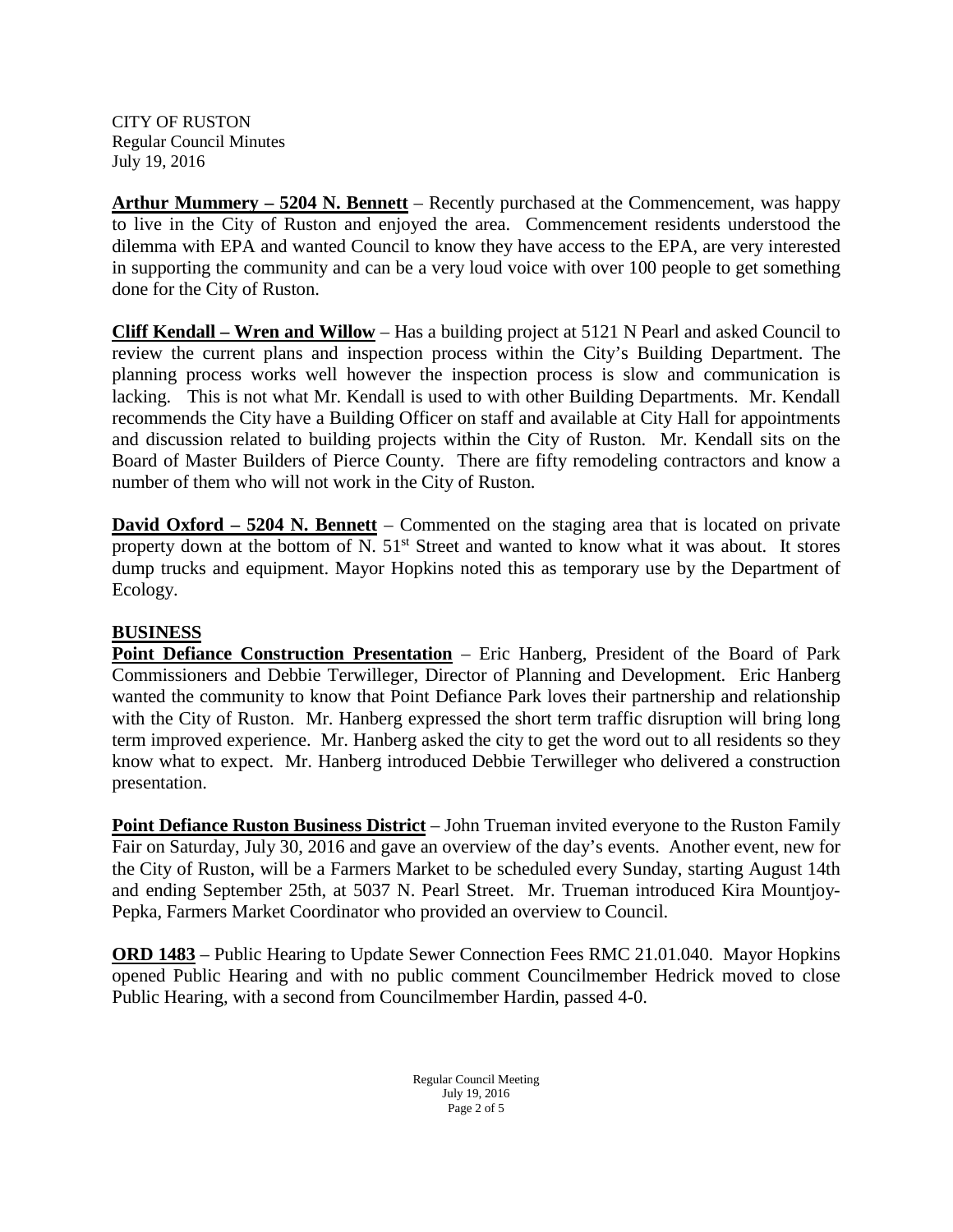**ORD 1483** – Update Sewer Connection Fees RMC 21.01.040 (2nd Reading). The City is authorized to provide sanitary sewer services to properties within the City in accordance with RCW 35A.11.020, 35A.21.150, and Chapter 35.67 RCW. This authority includes the authority to establish charges for the sanitary sewer facilities, including connection charges. RCW 35.67.020; 35.67.190. Sewer connection fees are meant to help ensure that "growth pays for growth" and that the new customers will pay into a system that has been created and maintained by existing customers. The City has charged \$2,000 per connection for new sewer connections for a number of years under RMC 21.01.040. The City has implemented this to be a charge of \$2,000 per unit for new sewer connections and has interpreted this to be \$2,000 per unit of development. In order to ensure clarity in the code on this issue, RMC 21.01.040 should be updated to do the following:

- 1. State that the connection fee is "per unit",
- 2. Define what a "unit" is,
- 3. Provide for the rounding up of any partial units in the fee calculation,
- 4. Give the Planning Director the authority to determine the number of units being developed and connected for purposes of this fee, and
- 5. Provide an appeal process if a developer desires to challenge the Planning Director's interpretation.

The update to RMC 21.01.040 contained in Ordinance 1483 makes these changes. The fee at issue is not changed, however, the code is proposed to be clarified and additional language inserted to make the fee calculation more clear and transparent. Councilmember Hedrick moved to approve Ordinance 1483, with a second from Councilmember Hardin, passed 4-0.

**RES 635** – Re-naming 54<sup>th</sup> Street to Park Avenue. During the recent 10-year Comprehensive Plan Update, the Planning Commission discussed re-naming  $54<sup>th</sup>$  Street back to its historic name of Park Avenue. This street which is located in North Ruston runs east-west. It is named Park Avenue on the Tacoma side of the jurisdictional boundary and 54<sup>th</sup> Street in Ruston. Park Avenue/54<sup>th</sup> Street is located adjacent to the Point Defiance Park along its entire length within the City of Ruston, which extends four blocks westward from Bennett Street to Pearl Street. For your reference, the following visuals are attached: a Google Earth map and the cross section page of this street from the Comp Plan. Due to the desire to return the street name to the historic Park Avenue, the Comp Plan refers to this street as "54<sup>th</sup> (Park Avenue)" throughout the Plan. The benefit to renaming 54th Street to Park Avenue is that it will provide consistent naming with the City of Tacoma street grid which reduces confusion in wayfinding, emergency response and postal/package deliveries. Renaming 54th Street to Park Avenue also enhances Ruston's small town character by providing a more descriptive street name.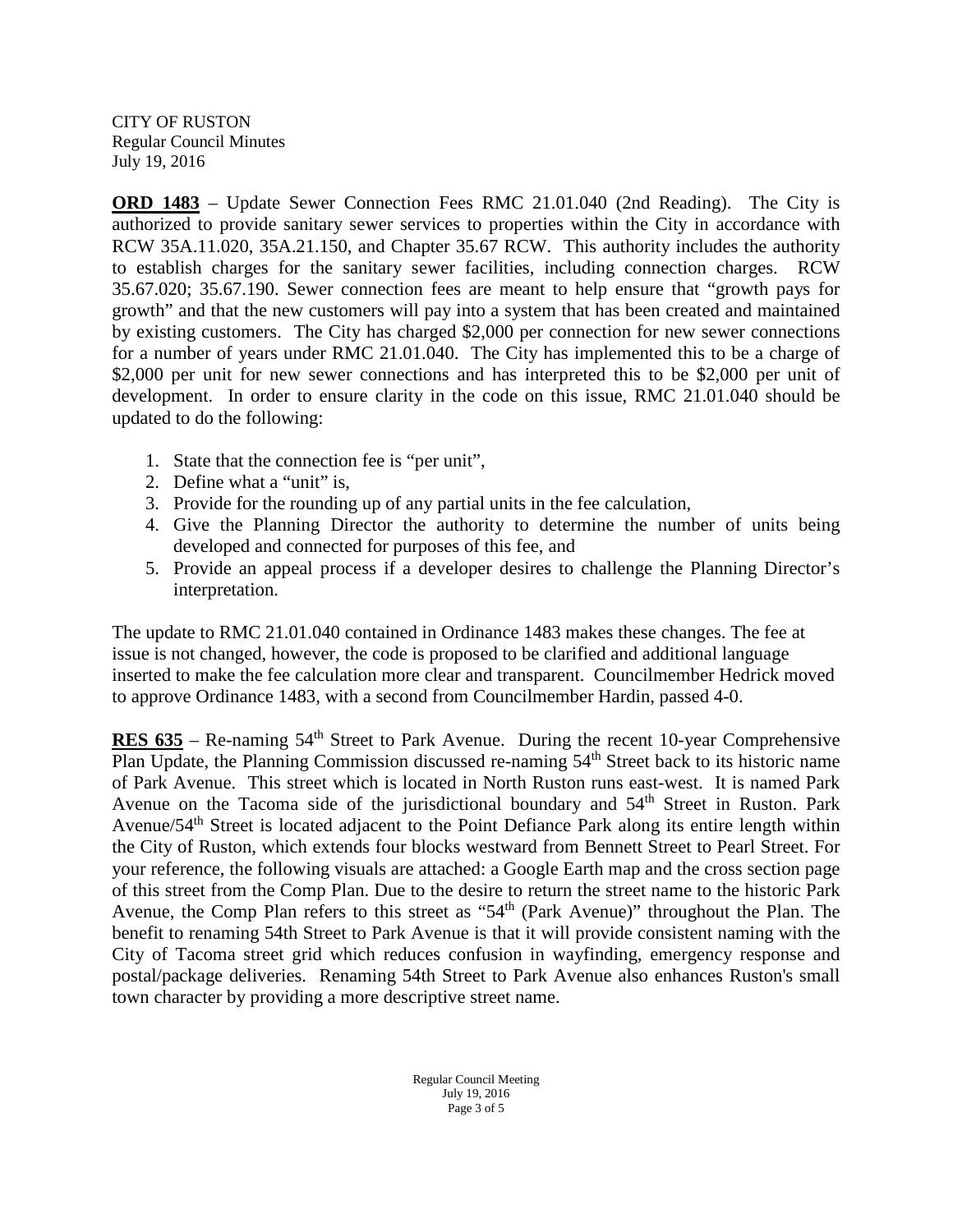There currently exists only one property which has an address fronting on 54th Street. City staff have contacted the property owner regarding the proposed street name change and the property owner is supportive of the change. In order to allow the one resident to change her address and the City to order signage, this change should take effect on September 1, 2016. New signs with the new street name would need to be purchased and installed. Councilmember Hedrick moved to approve Resolution 635, with a second from Councilmember Hardin, passed 4-0.

**Executive Session** – Potential Litigation RCW 14.20.110 (1) (i) for 30 minutes. Councilmember Hedrick moved to open Executive Session at 7:55PM, with a second from Councilmember Harding passed 4-0. Councilmember Hedrick moved to close Executive Session and return to the Regular Council meeting at 8:25PM, with a second from Councilmember Hardin, passed 4-0.

**CLAIMS/PAYROLL** – Nothing at this time.

**MAYOR'S TIME** – Wanted to express condolences to the family, Edie Tallman, Tiffany and Katherine Tallman on the passing of their son, husband and father, Michael Tallman. Michael Tallman and family have been long time residents in Ruston. Mayor Hopkins and Councilmember Hedrick will be meeting with the EPA on Wednesday, July 20, 2016 and Councilmember Hedrick will be meeting with the Department of Ecology regarding the tunnel ruling. Mayor Hopkins announced Steve Taylor will be retiring on August 31, 2016 and will determine if there is a need to find a replacement. Mayor Hopkins may look at contracting someone to do the mowing, trimming trees on city property. The City Electrician John Parker was also retiring and Mayor Hopkins completed an interview with a recommended Electrician as a replacement.

# **COUNCIL TIME –**

Councilmember Hedrick – Was approached by several constituents in Ruston concerned with the feeding of wildlife, deer in particular. Councilmember Hedrick requested the City post a piece in the Ruston Newsletter reminding everyone not to feed the wildlife.

Councilmember Hunt – Was excused.

Councilmember Hardin – Wanted to thank all those that attended tonight's Council Meeting and the Public Comments that were made. Councilmember Hardin encourages more participation and community involvement.

Councilmember Kristovich – Was curious about those that spoke and acknowledged Mr. Mummery's comments and his support of the community.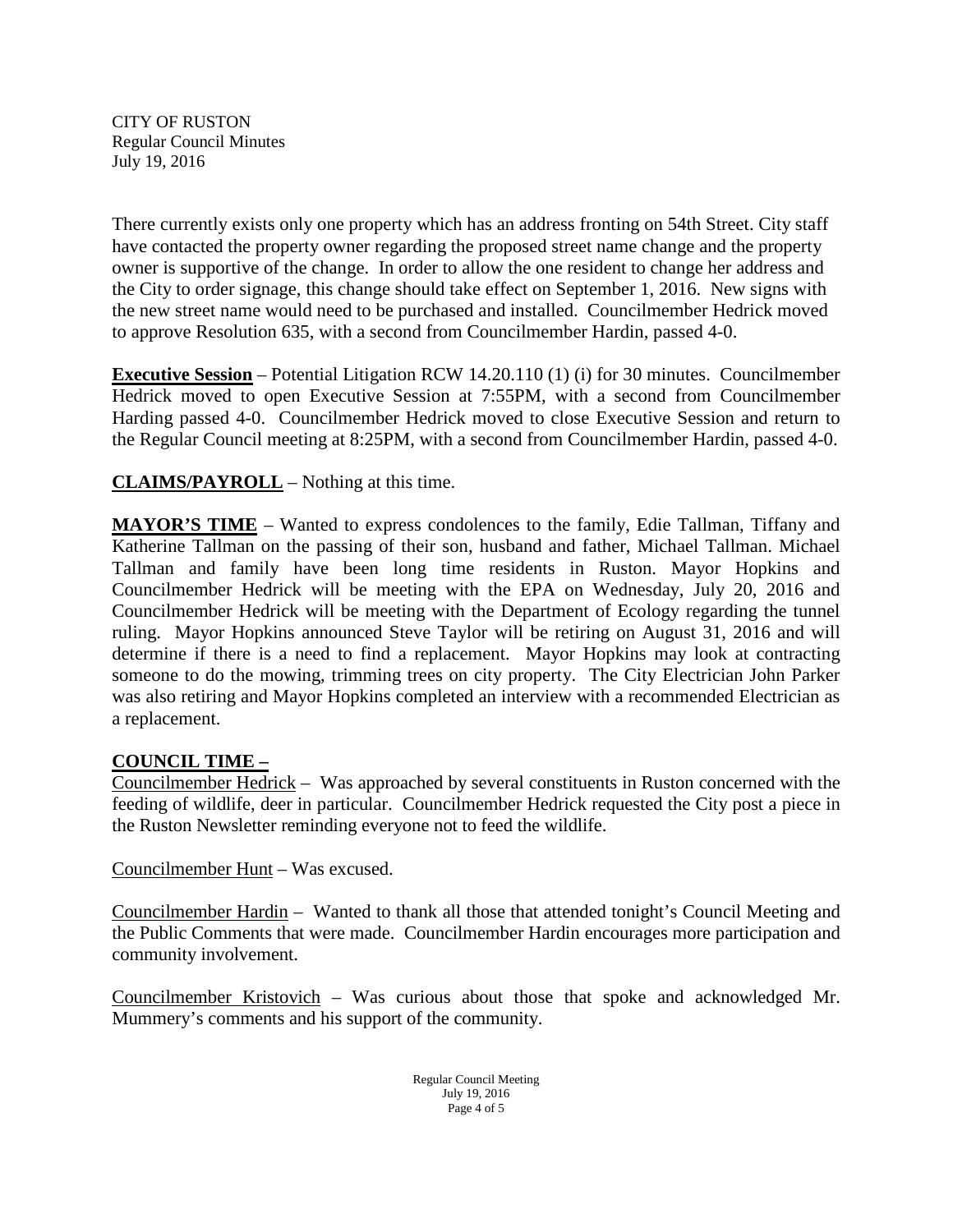Councilmember Syler – Nothing at this time.

# **MEETING AJOURNED** -

\_\_\_\_\_\_\_\_\_\_\_\_\_\_\_\_\_\_\_\_\_\_\_\_\_\_\_\_\_\_

At 8:36 PM Councilmember Hedrick moved to adjourn, with a second from Councilmember Hardin, passed 4-0.

Mayor Bruce Hopkins

\_\_\_\_\_\_\_\_\_\_\_\_\_\_\_\_\_\_\_\_\_\_\_\_\_\_\_\_\_\_\_\_\_\_

ATTEST:

Judy Grams

Regular Council Meeting July 19, 2016 Page 5 of 5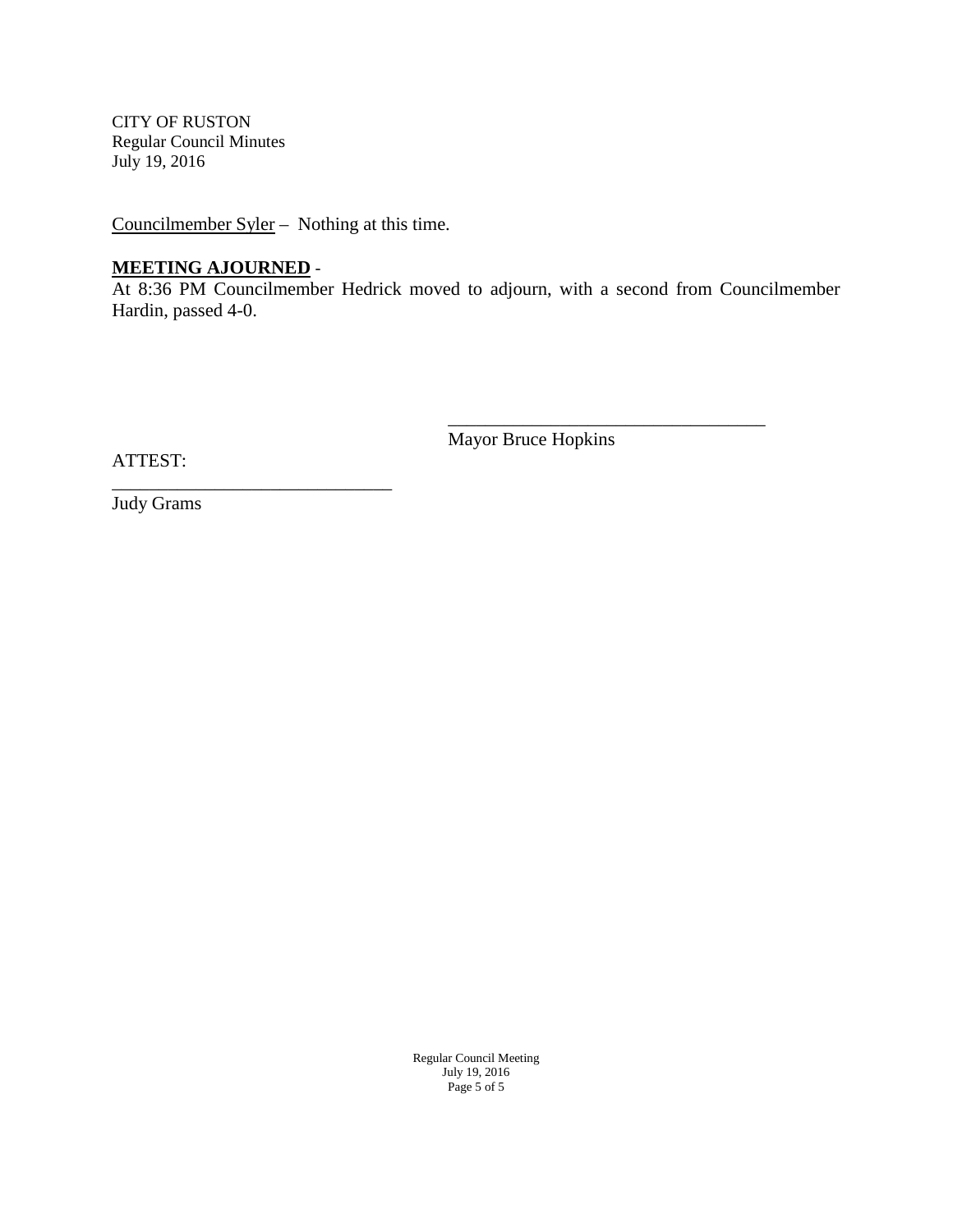

# **Chief's Report Ruston Police Department** Tuesday July 19, 2016

# **Chief of Police:**

During the month of June the Police Department responded to 182 calls for service in Ruston. This number is made up of dispatched calls, officer initiated calls, and traffic stops, and it does not include any calls for service that took place in the City of Tacoma where Ruston officers responded. The most noteworthy of the calls was a vehicle prowl/ID theft case. A Ruston resident had her vehicle prowled and her personal information stolen. The suspects were caught on video in a couple of places in Tacoma using the victim's credit cards. I contacted the news media who aired the picture on the evening news and also put the case out via Pierce County Crimestoppers. The suspect was identified by a few different people and she even saw herself on the news and called me. She scheduled many appointments to turn herself in but never showed. The case was forwarded to the Pierce County Prosecutor's Office where it is being reviewed for charging.

The Taste of Tacoma came and went with very few incidents. The largest problem we encountered was many parking issues. The use of shuttle buses was a great help and it cut down on vehicle traffic here in Ruston.

I would like to remind everybody that National Night Out is scheduled for August 2<sup>nd</sup> this year.

# **Other Personnel Issues:**

Nothing to report

# **Civil Service Commission:**

Nothing to report.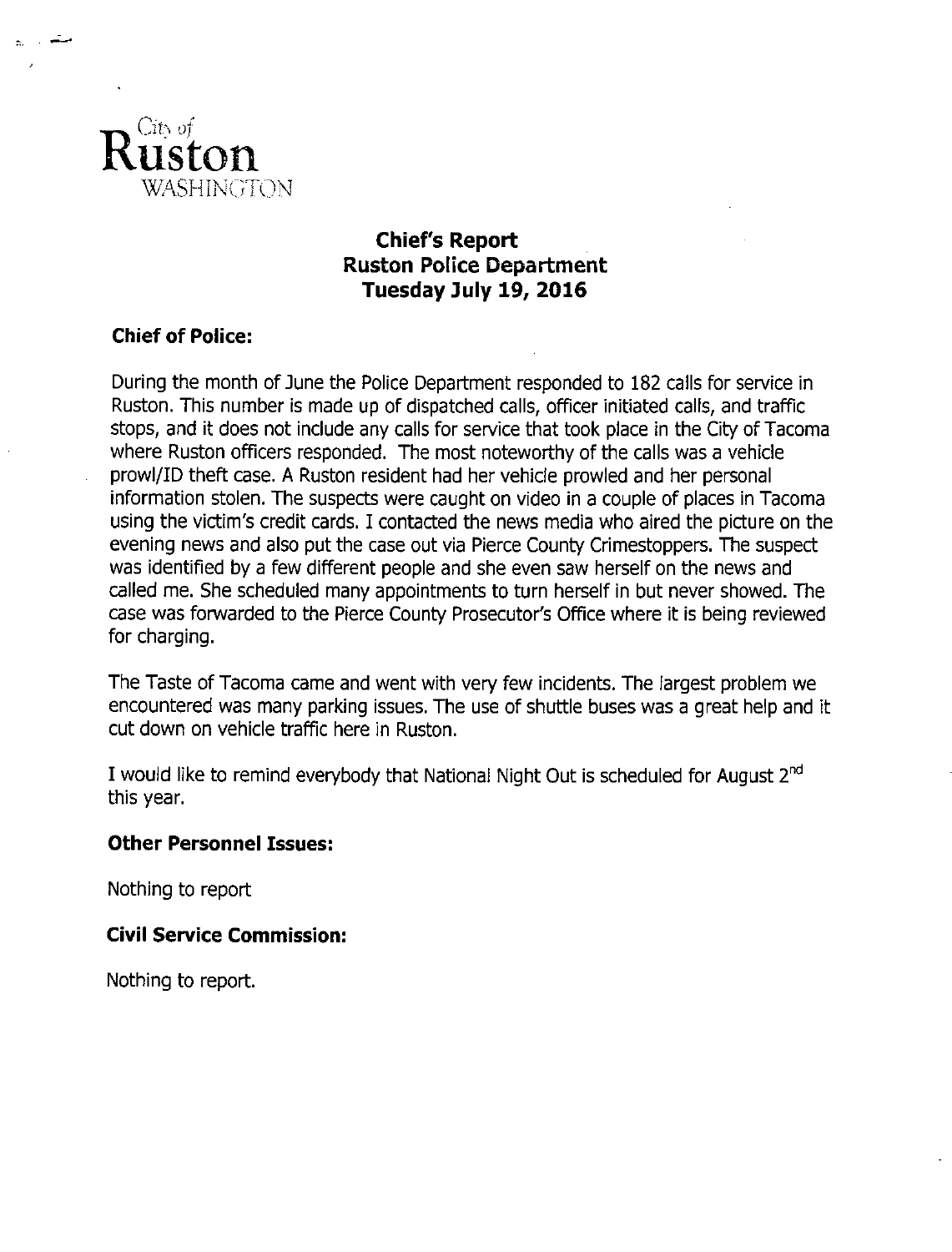#### Equipment:

The new vehicles have arrived!! They have been delivered to the graphics company and the graphics are done. They are back at Systems for Public Safety and I was told last week that they will try to have them completed and road ready in two to three weeks.

#### Training:

The police department did not conduct training in June due to the Taste of Tacoma event. We plan to conduct evidence processing and handling training at the monthly meeting this month.

Please contact me by phone (253) 761-0272 or by email victor.celis@cityofruston.net if you have any questions or concerns regarding this month's report.

Submitted By: Victor M. Celis Chief of Police 07/19/16